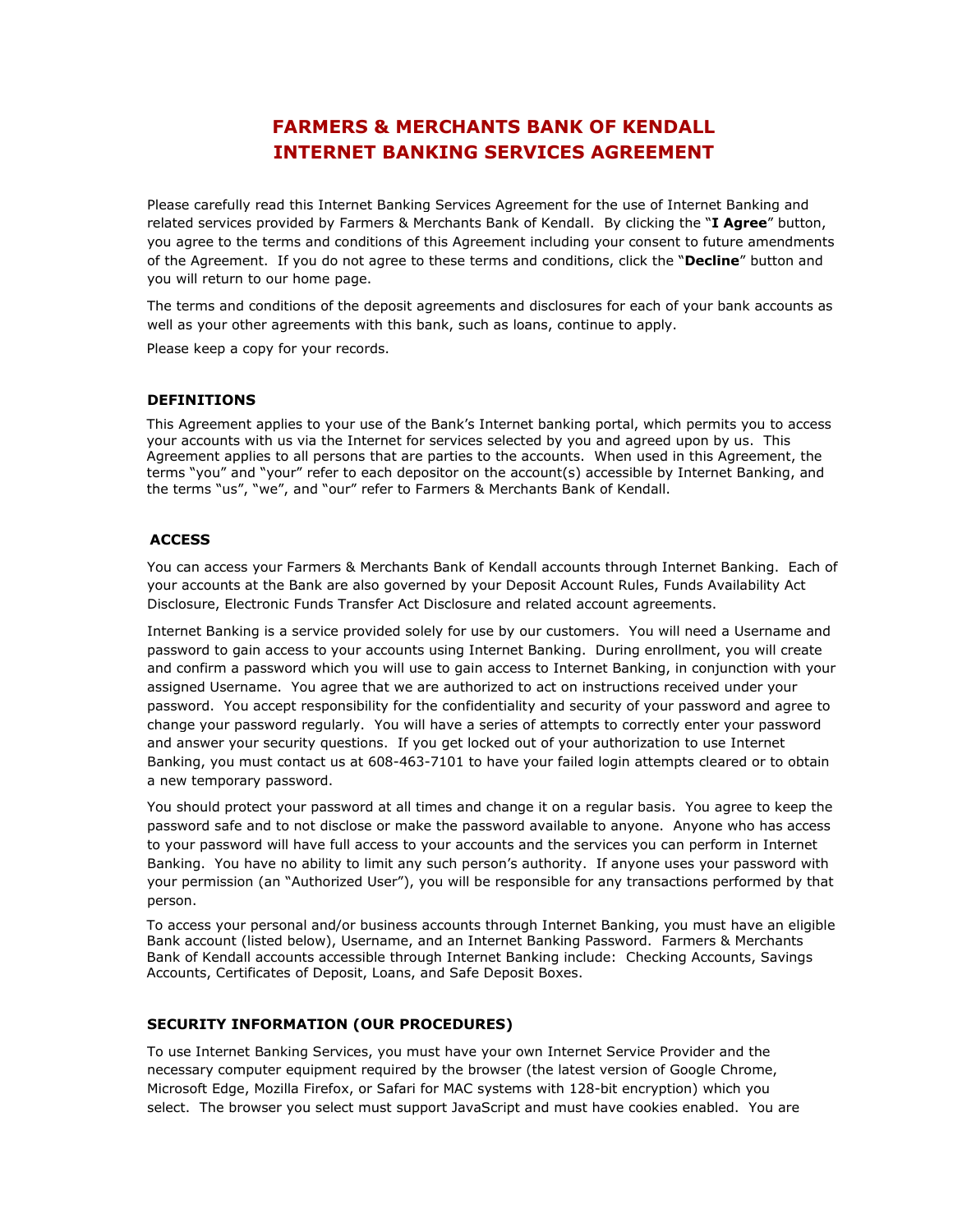responsible for the selection, installation, maintenance, and operation of your computer and software. Your computer system may include another financial services software which is not associated with the Bank and the Bank is not responsible for them.

# **NOTE: Internet Banking services are not compatible with mobile devices and are not guaranteed to work.**

The Internet Banking platform utilizes a comprehensive security strategy to protect accounts and transactions conducted over the Internet. In addition to our login security which incorporates multifactor authentication (i.e. usernames, passwords, questions or passcode, we use secure socket layer ("SSL") encryption technology.

Your browser automatically activates this technology when it attempts to connect to Internet Banking and it will support the 128-bit key lengths. Whenever SSL is securing your communications, the browser will typically indicate the "secure session" by changing it from "Not Secure" at the top of the screen to a closed padlock. Your communications are encrypted from your browser to our servers at all times, so no unauthorized party can read the information as it is carried over the Internet. Additionally, our servers have been certified by a "Certificate Authority" to assure you that you are actually talking to our servers instead of someone pretending to be us.

There is a 15-minute default time limit on any screen, regardless of the keystrokes that you use. Under the default time limit, if 15 minutes lapse without you doing anything on the screen, then you will be taken back to the login screen where you will be prompted to re-enter your username and password.

You agree that these procedures are a commercially reasonable method of providing security against unauthorized payment orders or other transactions and that these procedures are not for detection of errors. We reserve the right to change any process from time to time to implement new measures that are recommended in the industry to respond to new or increased threats.

# **SECURITY INFORMATION (YOUR OBLIGATIONS)**

You understand the importance of your role in preventing misuse of your accounts through Internet Banking, and you:

- Agree to promptly examine any statement you receive or that we make available to you for each of your accounts in a timely manner;
- **E** Agree to protect the confidentiality of your account, and expressly assume responsibility for any transaction conducted by an Authorized User or any Losses that result from the actions (or inactions) of you or an Authorized User;
- Understand that certain identification information by itself or together with information related to your account may allow unauthorized access to your accounts;
- Acknowledge that, notwithstanding our efforts to ensure that Internet Banking is secure, the Internet is inherently insecure and that transmission of electronic mail occurs openly on the Internet and can potentially be monitored and read by others;
- Understand and acknowledge that we cannot and do not warrant that email transmitted to and from us, will not be monitored or read by others;
- Understand and agree that we are not responsible for any electronic virus or viruses that you may encounter;
- Agree to routinely scan your computers using a reliable virus detection product to detect and remove any viruses, but understand and acknowledge that there are certain viruses, malware, etc., which may not be detectable by commercially available software and agree that the Bank shall have no liability for any such intrusions, except as otherwise set forth herein;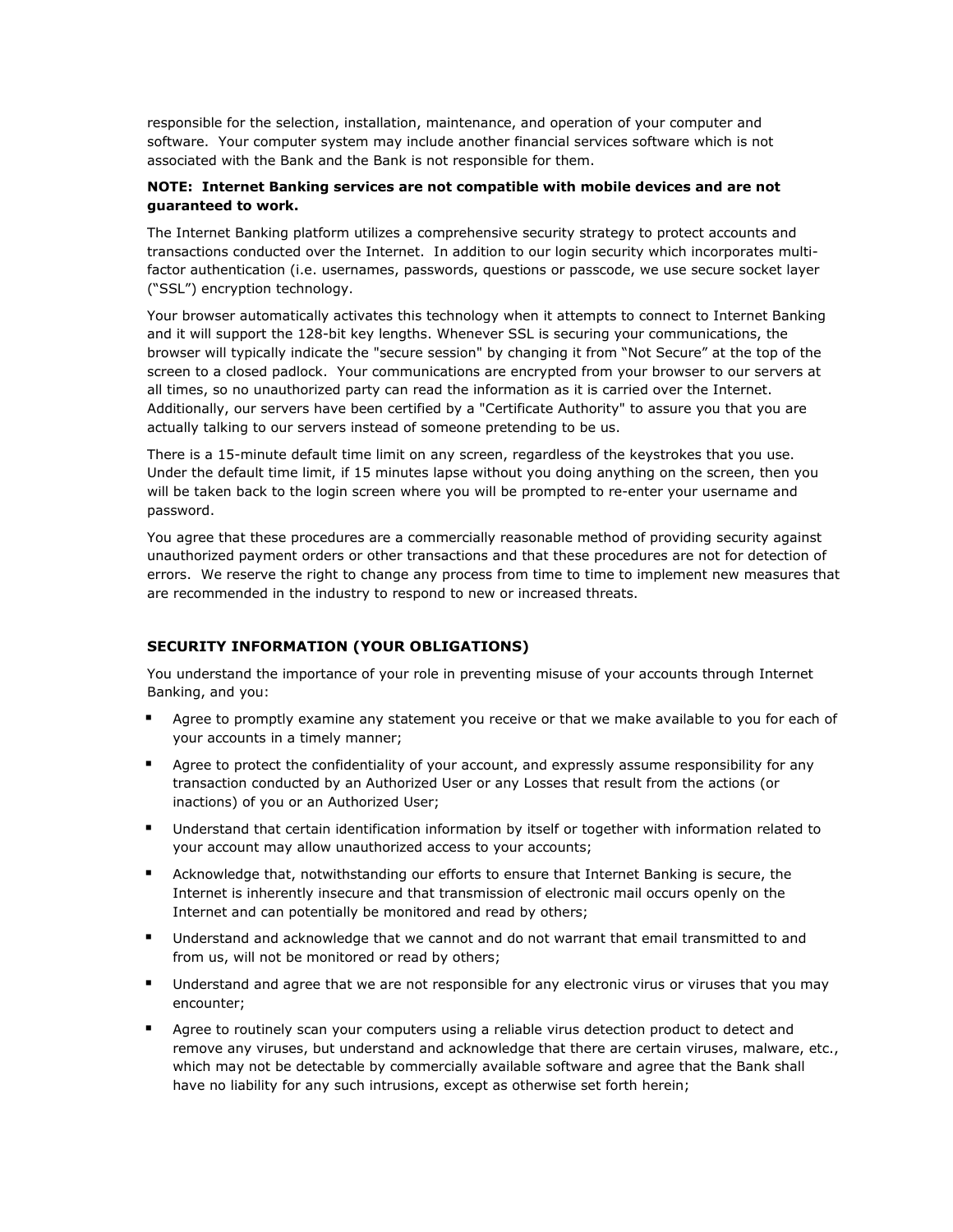- Agree to install, maintain, update and utilize industry standard security products that are appropriate for you, including, without limitation, firewalls, anti-virus protection software, antispyware protection, operating systems and applications with the latest patches, and a browser product that indicates the website you are on; and
- **E** Agree to comply with the password requirements set forth herein, as such password requirements may be changed from time to time, and to employ reasonable steps in selecting, maintaining, and protecting passwords and other codes and access devices related to Internet Banking, the services and your accounts.

# **HOURS**

Internet Banking is available 24 hours a day, seven days a week for purposes of electronic transactions. However, at certain times, some or all of the Internet Banking features may not be available due to system maintenance. Our business days are Monday through Friday, excluding Saturdays, Sundays and our bank's holidays, even if the Bank or any branch is open all or part of such days. All transaction requests initiated through Internet Banking and received after 3:00 p.m. (Central Standard Time) Monday through Friday will be processed the next business day. Any transactions initiated on non-business days or holidays will be processed the next business day.

# **SYSTEM SERVICES**

You can use Internet Banking to perform any of the following:

• Transfer funds between accounts – You may transfer amounts up to the available balance in your account(s). **No transfers may be made from an account that requires two or more signatures without prior written authorization.** Transfers cannot be made from Certificates of Deposit or IRAs. Although most transfers will be processed on the same business day if received prior to 3:00 p.m. (Central Standard Time), some transfers may require offline processing and are subject to available balance verification. The Bank reserves the right to limit the frequency and dollar amount of transactions from your accounts for security reasons.

# **FEES**

There are no monthly fees for accessing your account(s) through Internet Banking. If you submit a stop payment request to us, we will charge your account the fee for such service specified on our current fee schedule, as amended from time to time. **PLEASE NOTE THAT FEES FOR INTERNET ACCESS WILL BE ACCESSED AND BILLED SEPARATELY BY YOUR INTERNET SERVICE PROVIDER.**

# **OVERDRAFTS**

When you schedule a funds transfer using the Internet Banking Service, you authorize us to withdraw the necessary funds from your account with us. We deduct the amount of your funds transfer from your account on the date we process your instruction. Each instruction to us to withdraw or transfer from an account is an order to us to pay from that account at that time or on a later date, if any, indicated in the instruction. If the account is maintained in connection with an overdraft protection plan, any overdraft will be made in accordance with the agreement or rules governing that account rather than this Agreement. Any attempt to make an internal transfer or payment that results in insufficient funds to the debiting account will not be completed.

# **ELECTRONIC FUNDS TRANSFERS**

# **Cancel a Pending Electronic Funds Transfer**

Once a transfer request has been initiated by you, if you wish to cancel it, you must initiate another transfer to reverse the initial request. The instruction to cancel or change the transfer must be completed by 3:00 p.m. If the change is not made by that time, we may process the transaction.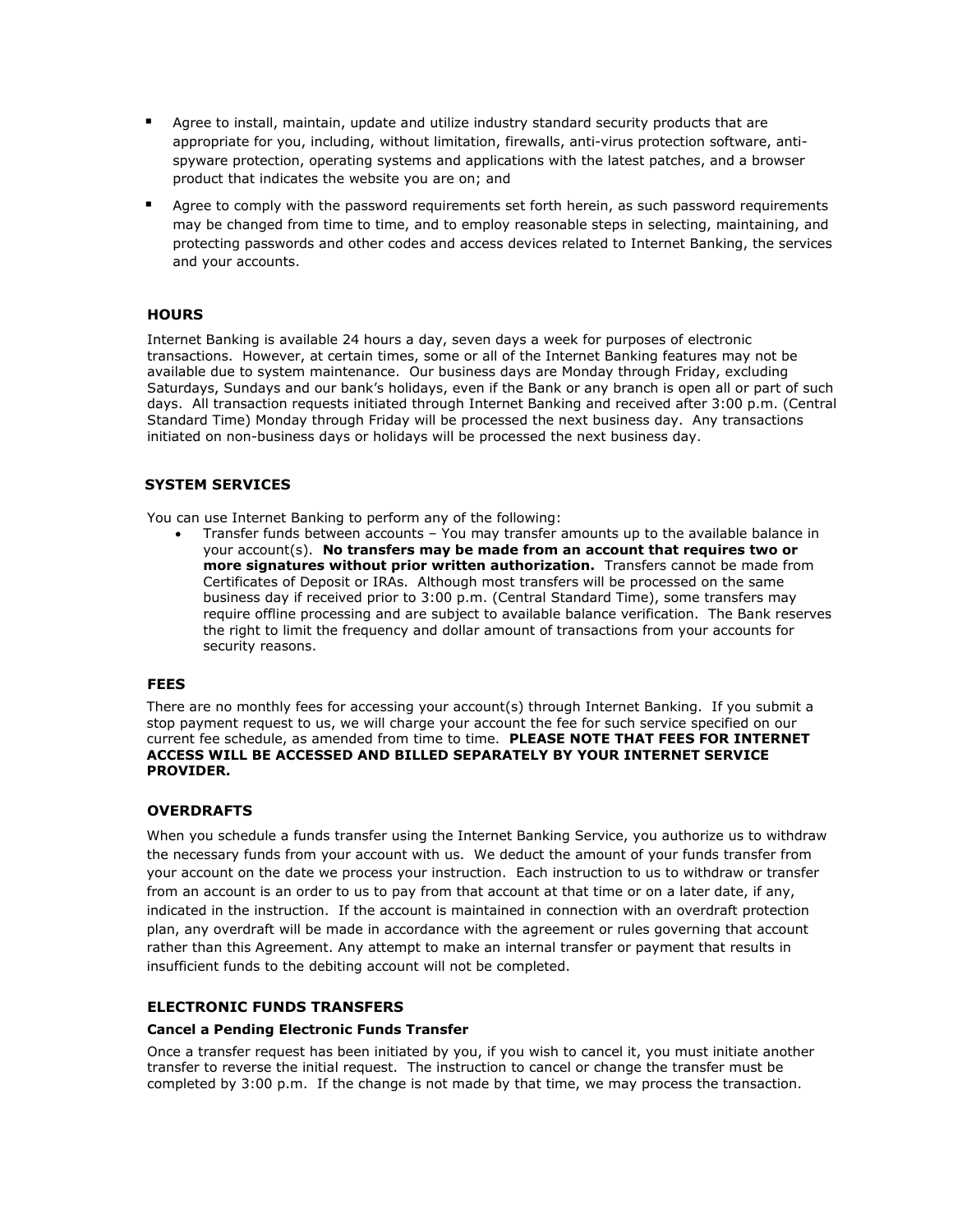# **Confirmation of Preauthorized Electronic Fund Transfers (Deposits)**

If you have arranged to have electronic deposits made to your account from the same payor at least once every sixty (60) days, you can find out if your deposit has been received through Internet Banking or by calling 608-463-7101.

# **Notice of Varying Preauthorized Electronic Fund Transfers (Withdrawals)**

If your recurring electronic payments vary in amount, the person or company you intend to pay should tell you, ten (10) days before each electronic payment, the date the payment will be made and how much it will be. The person or company that you are paying may choose to give you the option to get this notice only when the payment would differ by more than a certain amount from the previous payment or when the amount would fall outside certain limits that you set. You should contact the person or company you are paying with any questions about these notices.

# **STOP PAYMENT ORDERS**

You may place stop payment orders on **checks only** using Internet Banking. When placing a stop payment order, you agree to indemnify us and hold us harmless for all losses incurred by us due to our refusal to pay the check. You acknowledge that, under the law, there are some situations where a check can be enforced against you even though you ordered us to stop payment. In such instances, we will not be liable to you for refusing to enforce your stop payment order. We will not have a duty to stop payment until you have given us the following: check number, the exact amount of the check and the name of the payee. In addition, we must have had a reasonable opportunity to act on your stop payment order prior to the earlier of our payment of it or one hour after the opening of the next business day after the business day we received it. The information we require you to submit in connection with your stop payment order must be exactly correct to enable our computer system to match the payment to be stopped to your stop payment order.

A stop payment order on a check is effective for six (6) months unless you renew the notice in writing within that time, in which case the stop payment order will be effective for an additional six (6) months. Stop payment orders received after regular banking hours or on a holiday shall be deemed received at the opening of business on the next business day.

If we pay an item despite your timely stop payment order, the following rules will apply: (a) you will have to prove to us that you have suffered a loss and, if so, the amount of the loss; (b) we will be able to enforce any rights that the original payee or any other person who held the check had against you; (c) we will not re-credit your account until you prove your loss and we are satisfied that we are required by law to do so; and (d) if we re-credit your account, you agree to sign a statement describing the dispute with the payee or other holder of the check, to transfer to us all of your rights against the payee or other holder of the check, and to assist us in legal action taken against that person. A stop payment order will be released only upon written request from the account owner who authorized the stop payment order to be placed.

# **STATEMENTS**

Your Internet banking account activity will appear on the account statements we make available to you. We will make available to you an account statement each month for checking accounts. Saving account statements will be available monthly if there are electronic transfers. If there are no electronic transfers in a particular month, you will receive your Saving account statement quarterly at a minimum.

# **eSTATEMENTS**

By signing up for eStatements and/or eNotices, you acknowledge that any notification and/or disclosures related to your account that can be sent electronically may be and that you may no longer receive those notifications and/or disclosures in paper format.

We will send you notification when your eStatement and/or eNotice is available for viewing to the email address you provide us. By providing an e-mail address you authorize us to send requested information to the e-mail address and you are responsible for the security of your e-mail account. It is your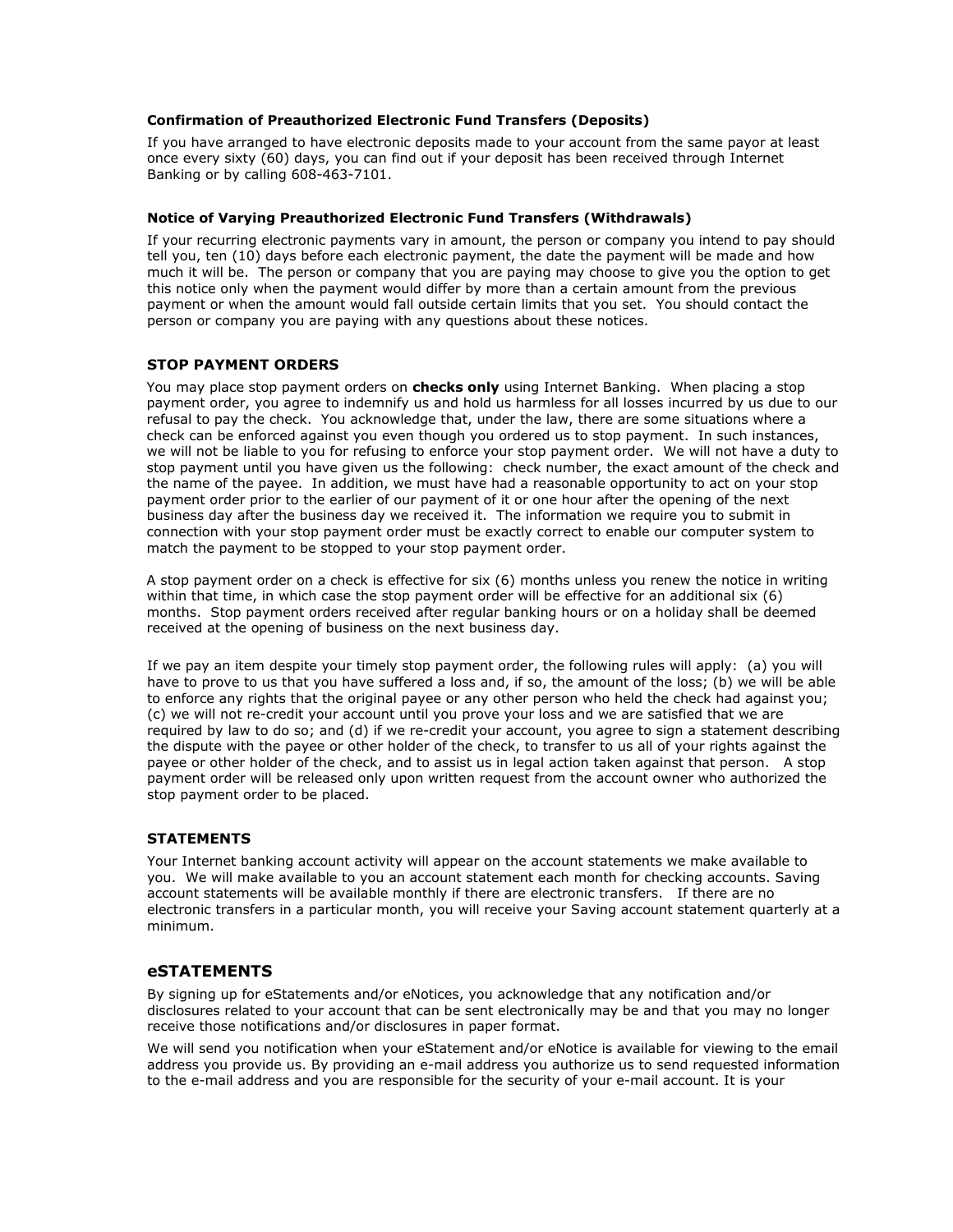responsibility to notify us if your e-mail address changes. We will continue to send eStatements and/or eNotices to the e-mail address provided until otherwise notified by an authorized account holder.

# **NEW SERVICES**

The Bank may, from time to time, introduce new Internet Banking services. We shall update this Internet Banking Service Agreement to notify you of these new services. By using these services when they become available, you agree to be bound by the rules contained in this Agreement.

# **LIABILITY**

The Farmers & Merchants Bank of Kendall reserves the right to refuse to open an account or deny customers the ability to access Internet Banking, to limit access or transactions or to revoke a customer's access to Internet Banking without advance notice to the customer.

#### Limitation of Liability

We will be liable to you for damages proximately caused by our failure to make a properly requested electronic fund transfer, in accordance with the terms and conditions of this Agreement, in the correct amount or in a timely manner. Notwithstanding the foregoing, unless required by law, we will not be liable to you:

- - If a hold has been placed on deposits made to an account from which you wish to transfer funds. You cannot transfer the portion of the funds held until the hold expires.
- If the money in your account is subject to a legal process or any other encumbrance or claim restricting the transfer.
- If there are insufficient funds in your account, or the transfer would exceed the credit limit or any overdraft line you have with us. In those instances, we may decline to complete the transfer.
- If Internet Banking, computer or telephone was not working properly and you knew about the problem when you requested the transfer.
- - If an act of God or circumstances beyond our control such as fire, flood, computer breakdown or problems with the telephone line prevent the transfer despite reasonable precautions we have taken.
- - If you have not properly followed the software manufacturer's recommendations or Internet Banking Services instruction on how to make a transfer.
- - If a transfer could not be completed due to systems unavailability.
- - If incomplete or inaccurate information is forwarded to us by you or through an automated clearinghouse.
- If your operating system is not properly installed or functioning properly.
- - For errors or failures from any malfunctions of your browser, internet service provider, computer, computer virus or other problems relating to the computer equipment you use with the Internet Banking Service, including, without limitation, your inability to access Internet Banking Service or any part of Internet Banking Service.
- - For a failure to provide access or for interruptions in access to the Internet Banking Service due to Internet Service system failure.
- - **NOTWITHSTANDING ANY OTHER PROVISION IN THIS AGREEMENT, UNLESS OTHERWISE PROHIBITED BY LAW, OUR SOLE RESPONSIBILITY FOR AN ERROR BY US OR OUR THIRD-PARTY PROVIDER IS TRANSFERRING FUNDS TO CORRECT THE ERROR, BUT IN NO CASE WILL THE BANK BE LIABLE FOR ANY INDIRECT, SPECIAL, INCIDENTAL OR CONSEQUENTIAL DAMAGES IN CONNECTION WITH OR IN ANY WAY RELATED TO INTERNET SERVICE.**
- -If any of the circumstances listed above should occur, we will assist you with reasonable efforts in taking appropriate corrective actions to reprocess the transactions that may not have been completed or to correct any incorrect transactions that may have been processed.
- View & download account information, including account balances and transaction history
	- Account balance and transaction history reflects activity through the close of the previous business day.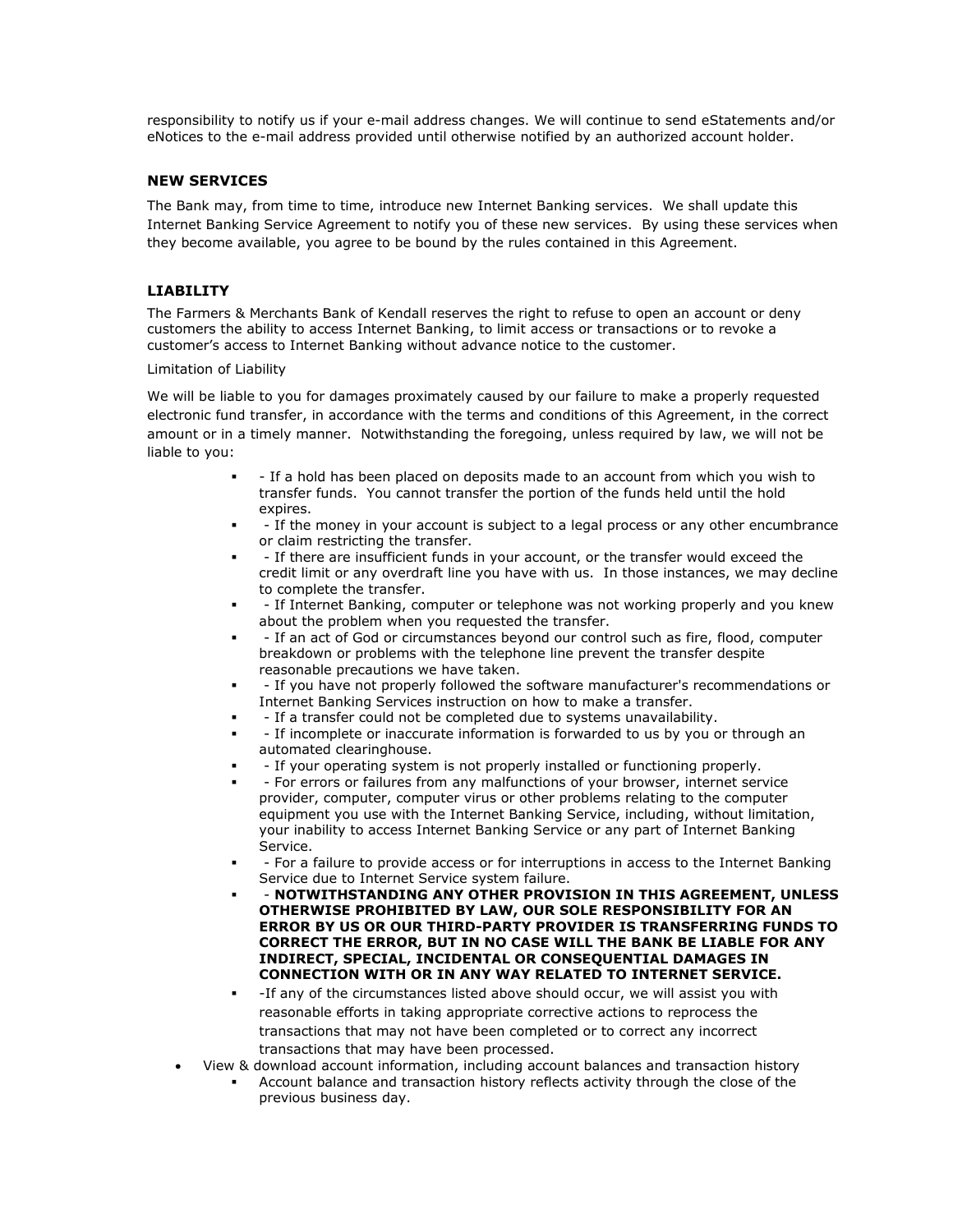- View and print statements
- View images of paid items and deposit tickets
- Elect to receive eStatements
- Place stop payment orders on checks

#### **Other Agreements**

In addition to this Agreement, the terms and disclosures you received at the time your accounts were opened with us remain in full force and effect. In the event of a conflict between this Agreement and any other account rules and agreements that apply to your accounts, this Agreement shall control.

#### **Disclosure of Information to Third Parties**

We may disclose information to third parties about your account or the transfers you make, as permitted by law, including, without limitation: where it is necessary for completing or tracing transfers or resolving errors or claims; to verify the existence and condition of your account for a third party, such as a credit bureau or merchant or other financial institution; to comply with court orders or other legal process; to comply with subpoenas, summonses, search warrants or requests from government agencies; to other companies affiliated with us; to others with your consent; and whenever required by law.

#### **System Support**

You understand that some support and services relating to Internet Banking, are provided by third parties other than us, and you authorize us to contract with third parties to provide such support and service.

Except as specifically provided in this Agreement or where the law requires a different standard, you agree that neither the service providers nor the Bank shall be responsible for any loss, property damage or bodily injury, whether caused by the equipment, software, the Bank, or by Internet browser providers, or by Internet access providers or by online service providers or by an agent or subcontractor of any of the foregoing. Nor shall we or the service providers be responsible for any direct, indirect, special or consequential, economic or other damages arising in any way out of the installation, use or maintenance of the equipment, software, or Internet browser or access software even if we have been advised of the possibility of such damages. We are not responsible for any computer virus or related problems that may occur with your use of our Internet Banking Services. **WE MAKE NO WARRANTY, EXPRESS OR IMPLIED, IN LAW OR IN FACT, INCLUDING BUT NOT LIMITED TO AN IMPLIED WARRANTY OF FITNESS FOR A PARTICULAR PURPOSE OR OF MERCHANTABILITY, WITH RESPECT TO ANY COMPUTER PROGRAMS, EQUIPMENT OR SOFTWARE MADE AVAILABLE TO YOU.**

# **CHANGES TO CHARGES, FEES OR OTHER TERMS**

We reserve the right to change the terms described in this Internet Banking Agreement. When changes are made to terms, we will update this Internet Banking Agreement and you will be required to re-accept the terms. The notice will be posted or sent at least thirty (30) days in advance of the effective date of any additional fees for online transactions, or of any stricter limits on the type, amount or frequency of transactions or any increase in your responsibility for unauthorized transactions, unless an immediate change is necessary to maintain the security of Internet Banking. If such a change is made, and it can be disclosed without jeopardizing the security of Internet Banking, we will provide you with electronic or written notice within thirty (30) days after the change. As always, you may choose to accept or decline changes. If you decline changes made to the Agreement, you will not be allowed access to Internet Banking. We also reserve the option, in our business judgment, to waive, reduce or reverse charges or fees in individual situations. Changes to fees applicable to specific accounts are governed by the applicable Deposit Account Rules and Bank Charges.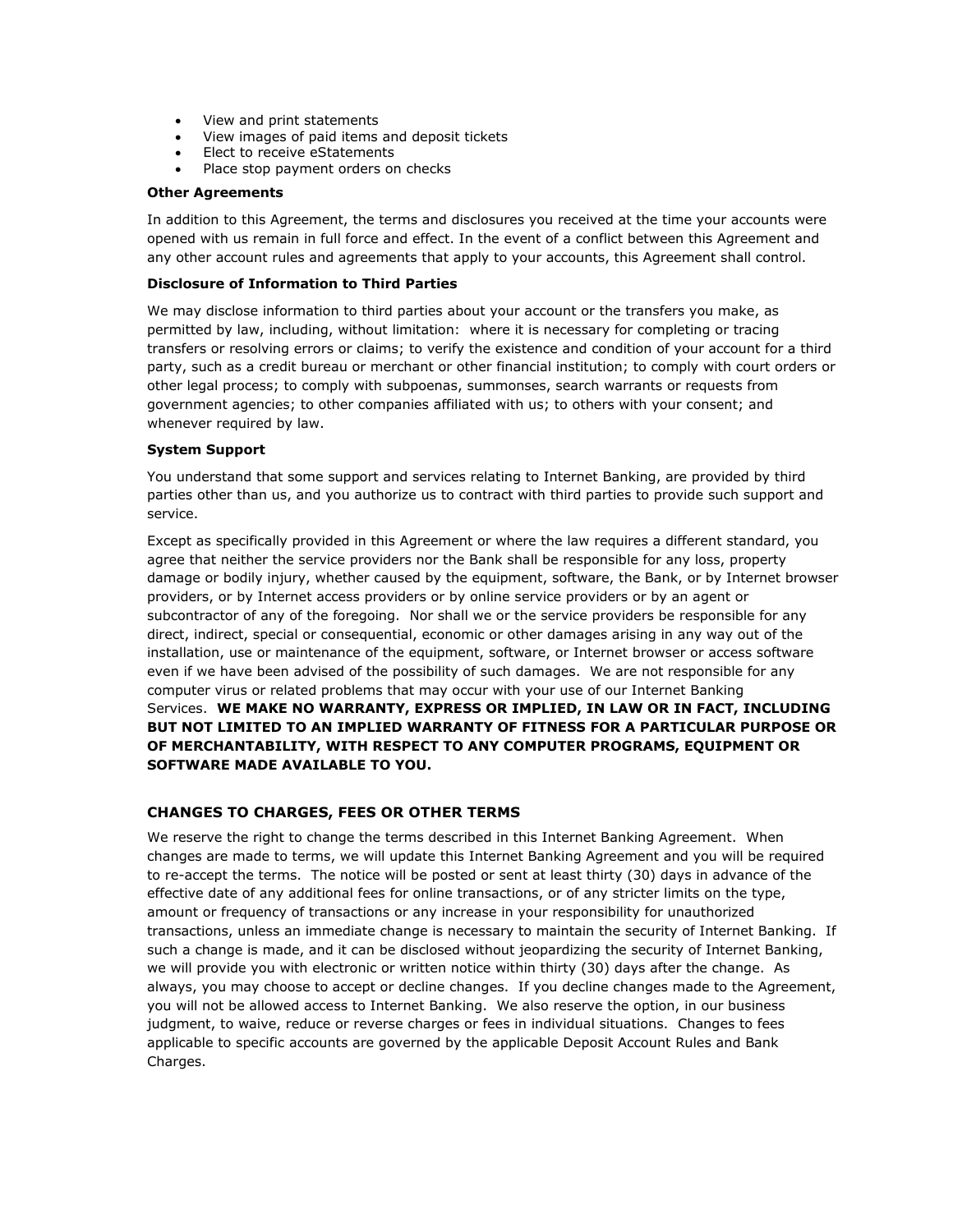# **OTHER AGREEMENTS**

In addition to this Internet Banking Agreement you agree to be bound by and will comply with the requirements of the applicable Deposit Account Rules including your signature card and any change of terms notices, the Bank's rules and regulations, the rules and regulations of any funds transfer system to which the bank belongs, the terms of any credit agreements you have with the Bank and all applicable state and federal laws and regulations. We also agree to be bound by these terms.

# **TERMINATION OF THIS AGREEMENT**

Either you or we may terminate this Internet Banking Agreement at any time upon giving notice of the termination to the other party. For good reason, including non-usage or inactivity, the Bank reserves the right to terminate this Internet Banking Agreement and your access to Internet Banking Services, in whole or in part, at any time without prior notices to you. Upon termination, we reserve the right to make no further payments or transfers from your account(s), including payments or transfers you have previously authorized. If you terminate your Internet Banking Services, you authorize the Bank to continue making transfers you have previously authorized until such time as the Bank has had a reasonable opportunity to act upon your termination notice. You agree that upon termination of your Internet Banking Services, either by you or by us, you will cancel all automatic or recurring transfers you have previously authorized, and that if you fail to do so, you are responsible for such payments.

# **GOVERNING LAW**

This Internet Banking Agreement will be governed by and interpreted in accordance with all applicable federal and state laws and regulations. To the extent there is no applicable federal law or regulation, this Internet Banking Agreement will be governed by and interpreted in accordance with the laws of the State of Wisconsin.

# **SEVERABILITY**

In the event any provision of these terms is held unenforceable, it will not affect the validity or enforceability of other provisions of this Internet Banking Agreement. The unenforceable provision will be replaced either by another enforceable provision contained either within this Internet Banking Agreement or other related Banking agreement, or by an enforceable provision at law which most closely reflects the intention of the unenforceable provision.

# **RECORDING AND RETENTION OF INFORMATION**

You agree that we may record the information and electronic messages you enter through your use of the Internet Banking Services. You also agree that all information submitted by you will become the property of the Bank.

# **PREVENTING MISUSE OF YOUR ACCOUNT**

1. Periodic Statements - Your role is extremely important in the prevention of any wrongful use of your account. You will receive a periodic statement for your accounts as described in the Deposit Account Rules. This statement will include all transactions posted through your use of the Internet Banking Services. You must promptly examine your statement upon receipt. If you find that your records and ours disagree, you must immediately call Farmers & Merchants Bank of Kendall Operations Department at (608) 463-7101.

2. Protecting Personal Information - In addition to protecting your account information, you must take precautions to protect your personal identification information, such as your driver's license, Social Security Number, User ID, etc. This information, by itself or together with information on your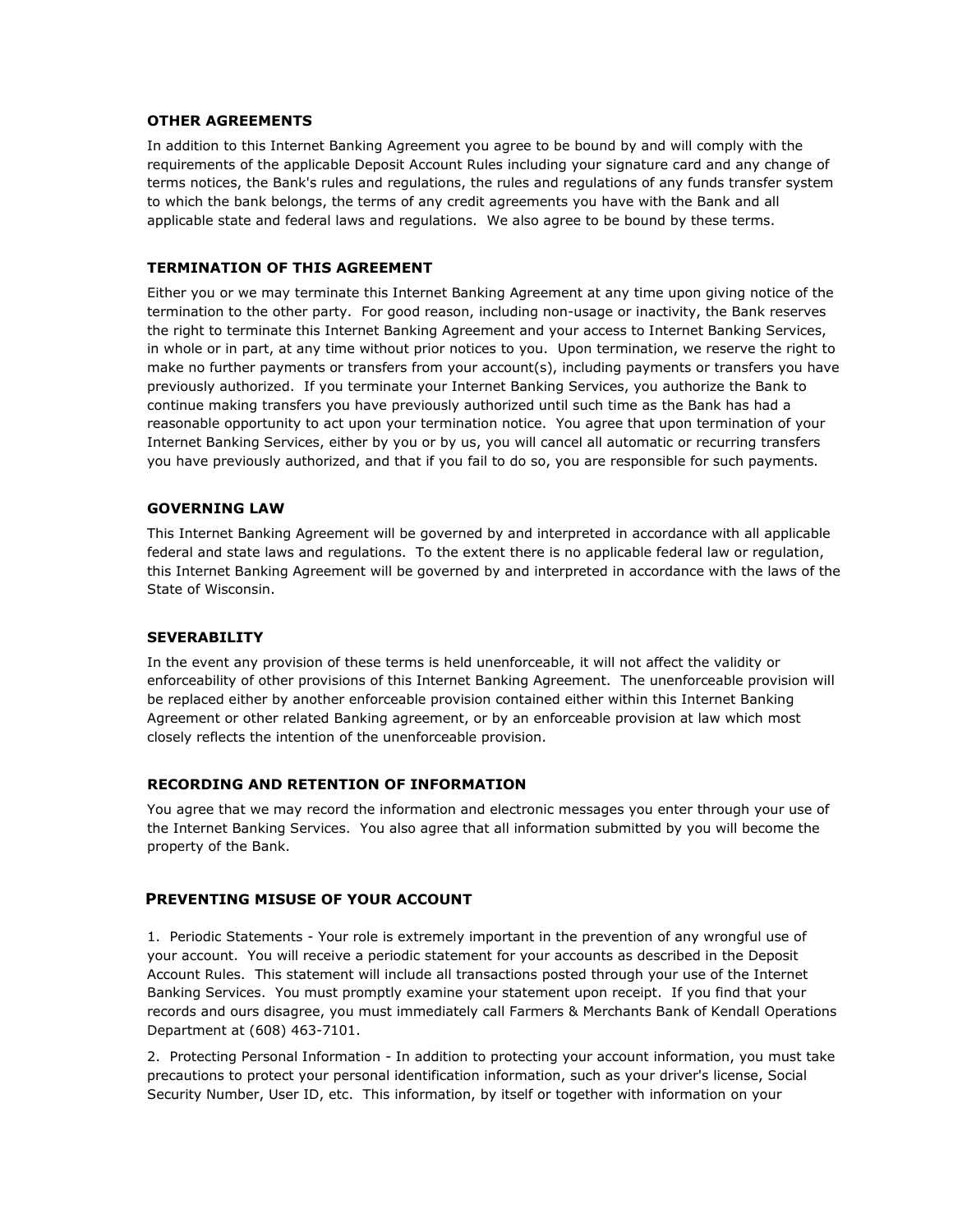account, may allow unauthorized access to your account(s). It is your responsibility to protect personal information with the same level of care that you protect your account information.

3. Taking Care of Your Internet Banking Password - The password that is used to gain access to Internet Banking Services should be kept confidential. For your protection, you are required to change your internet banking password every six (6) months. We recommend that you memorize this internet banking password and do not write it down. You are responsible for keeping your password, User ID, account number and other account data confidential. **YOU HEREBY AUTHORIZE US TO ACCEPT INSTRUCTIONS FROM ANYONE USING YOUR PASSWORD. WE SHALL HAVE NO LIABILITY FOR RESULTING DAMAGES WHEN THE PASSWORD HAS BEEN USED TO ACCESS THE INTERNET BANKING SERVICES. IF YOU BELIEVE THAT YOUR INTERNET BANKING PASSWORD MAY HAVE BEEN LOST OR STOLEN, OR THAT SOMEONE HAS TRANSFERRED OR MAY TRANSFER MONEY FROM YOUR ACCOUNT WITHOUT YOUR PERMISSION, YOU AGREE TO NOTIFY FARMERS & MERCHANTS BANK OF KENDALL AT (608) 463-7101 IMMEDIATELY.** The Bank may cancel your password at any time if necessary to maintain the security of your accounts.

4. Inactive Accounts - Only customers who are signed up for Internet Banking will be able to access their accounts online. If you are signed up for Internet Banking, and have not logged in for 450 days, your record will be automatically deleted from Internet banking on day 451 without any further notice to you in order to increase the security of this service.

# **CONSUMER LIABILITY**

 $\overline{a}$ 

Only reveal your account number to a legitimate entity for a purpose you authorize (such as your insurance company for automatic payments). Notify us at once if you believe another person has improperly obtained your internet banking password. Also notify us if someone has transferred or may transfer money from your account without your permission, or if you suspect any fraudulent activity on your account. You could lose all the money in your account plus the maximum amount of any unused credit on your overdraft credit line. To notify us, call Farmers & Merchants Bank of Kendall Operations Department at (608) 463-7101, Monday through Friday, 8:00 A.M. through 5:00 P.M. (Central Time) or write to Farmers & Merchants Bank of Kendall, P.O. Box 130, Kendall, WI 54638.

The following rules established by Regulation E govern your liability unless the laws of the state governing your account impose lesser liability on you.<sup>1</sup> If you tell us within two (2) business days after you learn of the loss or theft of your password, you can lose no more than \$50.00 if someone used your password without your permission. If you do NOT tell us within two (2) business days after you learn of the loss or theft of your password, and we can prove we could have stopped the unauthorized transactions if you had told us, you could lose as much as \$500.00.

Also, if your statement shows transfers that you did not make, including those made by use of your password or other means, and you do not tell us within sixty (60) days after the statement was made available to you, you may not get back any money you lost after the sixty (60) days if we can prove that we could have stopped someone from taking the money if you had told us in time.

#### **IN CASE OF ERRORS OR QUESTIONS ABOUT YOUR ELECTRONIC TRANSFERS**

In case of errors or questions about your electronic transfers, if you think your statement or receipt is wrong or if you need more information about a transfer listed on the statement or receipt, telephone us at (608) 463-7101 or toll free (866) 463-7101 or write us at P.O. Box 130, Kendall, WI 54638 as soon as you can. We must hear from you no later than 60 days after we sent you the FIRST statement on which the problem or error appeared.

<sup>&</sup>lt;sup>1</sup> If your account is governed by Wisconsin law, the most you can lose if someone used your password without your permission is \$50.00.